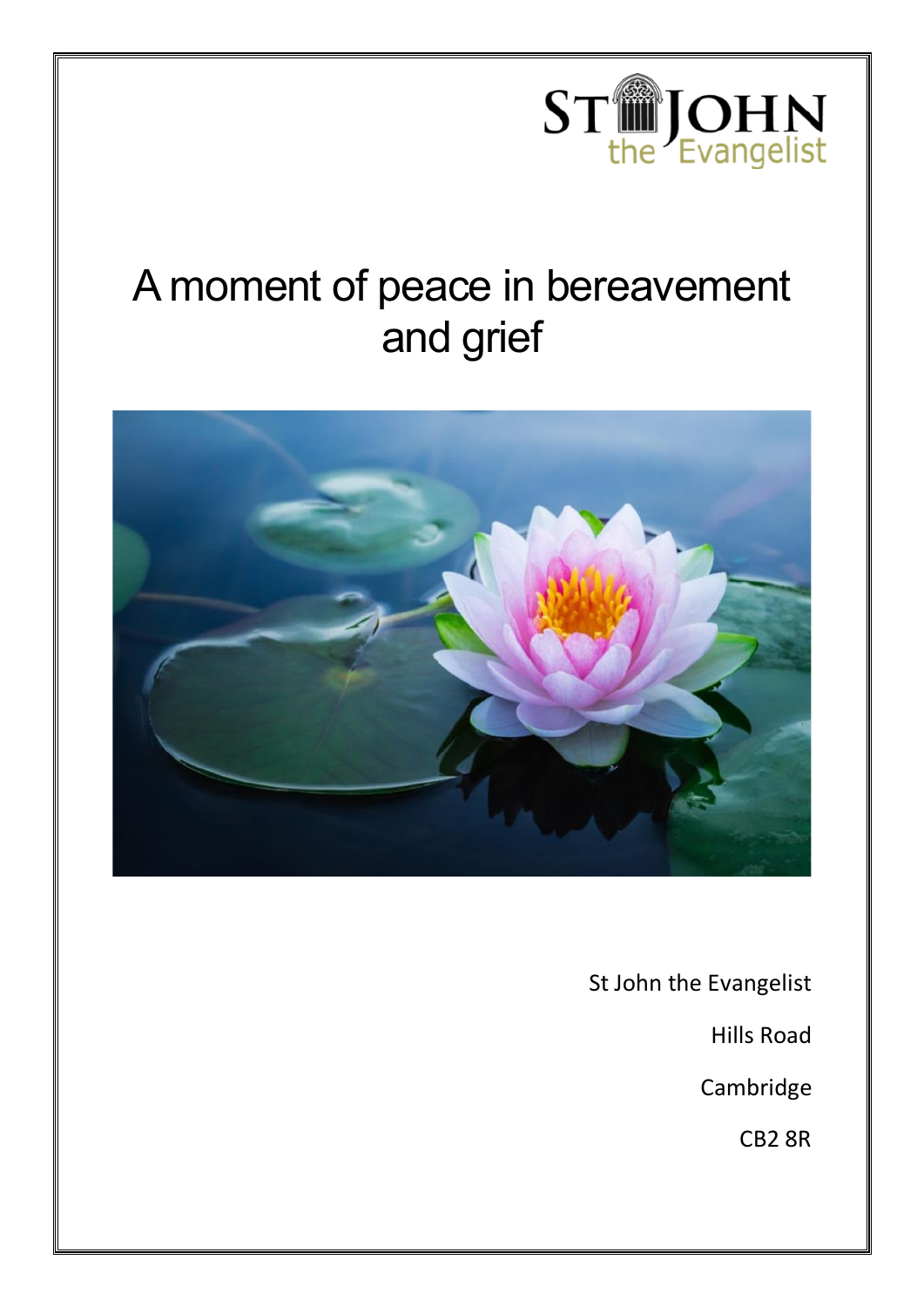Lord, Bless our deceased loved ones. Grant them your mercy and peace and lead them to your loving embrace. Be near, too, to us who grieve. Sustain us with Your guidance. Fortify us with the courage we need to honour the memory of our loved ones, and our feelings of loss, that we may heal and carry on. May we always remember that although our beloved ones are gone, they still exist in a happy, more peaceful state with you, yet are connected to us through love. We thank you, Lord, for the grace to move us through life's challenges and to look with faith and hope, beyond death, to the new life you promised. We trust that we will meet our loved ones again, in your friendship, in Heaven.

**Amen**



"The LORD is close to the broken hearted; he rescues those whose spirits are crushed." Psalm 34:18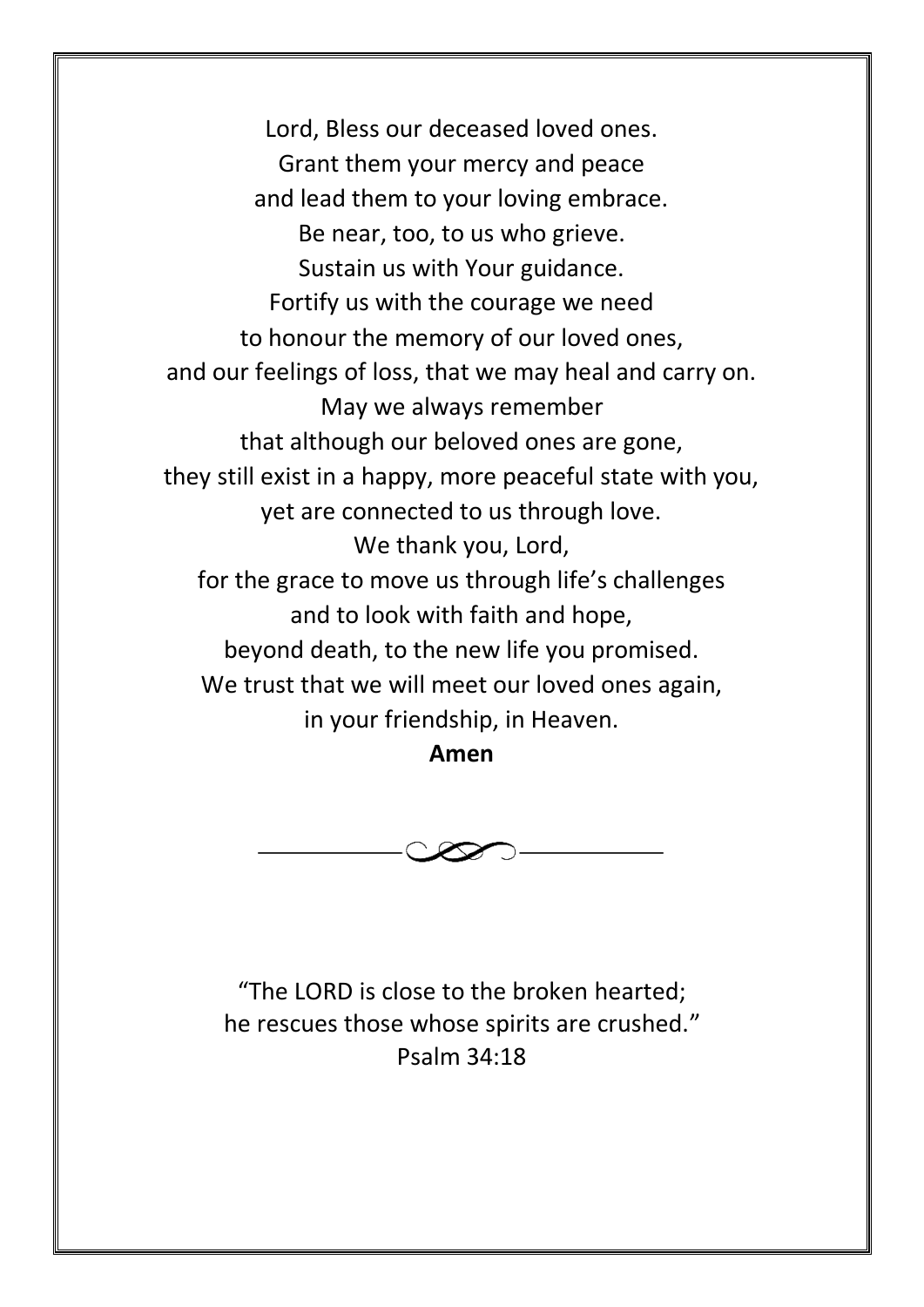Grief is sometimes described as a journey. Like a journey, you may travel through many twists and turns, and your feelings are likely to be varied and changing over time; through denial, anger, depression and acceptance. But, unlike most journeys, it doesn't really have a clear end point. Although we each hope to reach a point where we have grown to live around the grief we feel, it can be difficult when those around us thing we should have 'gotten over it by now'.

Whilst everybody's grief journey is different, we want to assure you that you are not alone. Here at St John's, we want you to know that we are with you every step of the way. Whether your bereavement was very recently, or many years ago, we are here for you; to pray for you and to support you.

As Christians, we believe that God is with us; supporting us and upholding us in all the highs and lows of life, including during our grieving. But we also know that when we are each grieving, it can be hard to sense God's presence with us and prayer can become difficult. For that reason, included in this booklet are prayers and poems which we hope will offer some comfort and support during this most difficult time for you, and which you might like to use when you cannot find the words to pray.

We have also included some contact details on the back page for any extra support you may need.

> **"No rule book. No time frame. No judgement. Grief is as individual as a fingerprint. Do what is right for your soul." Anon**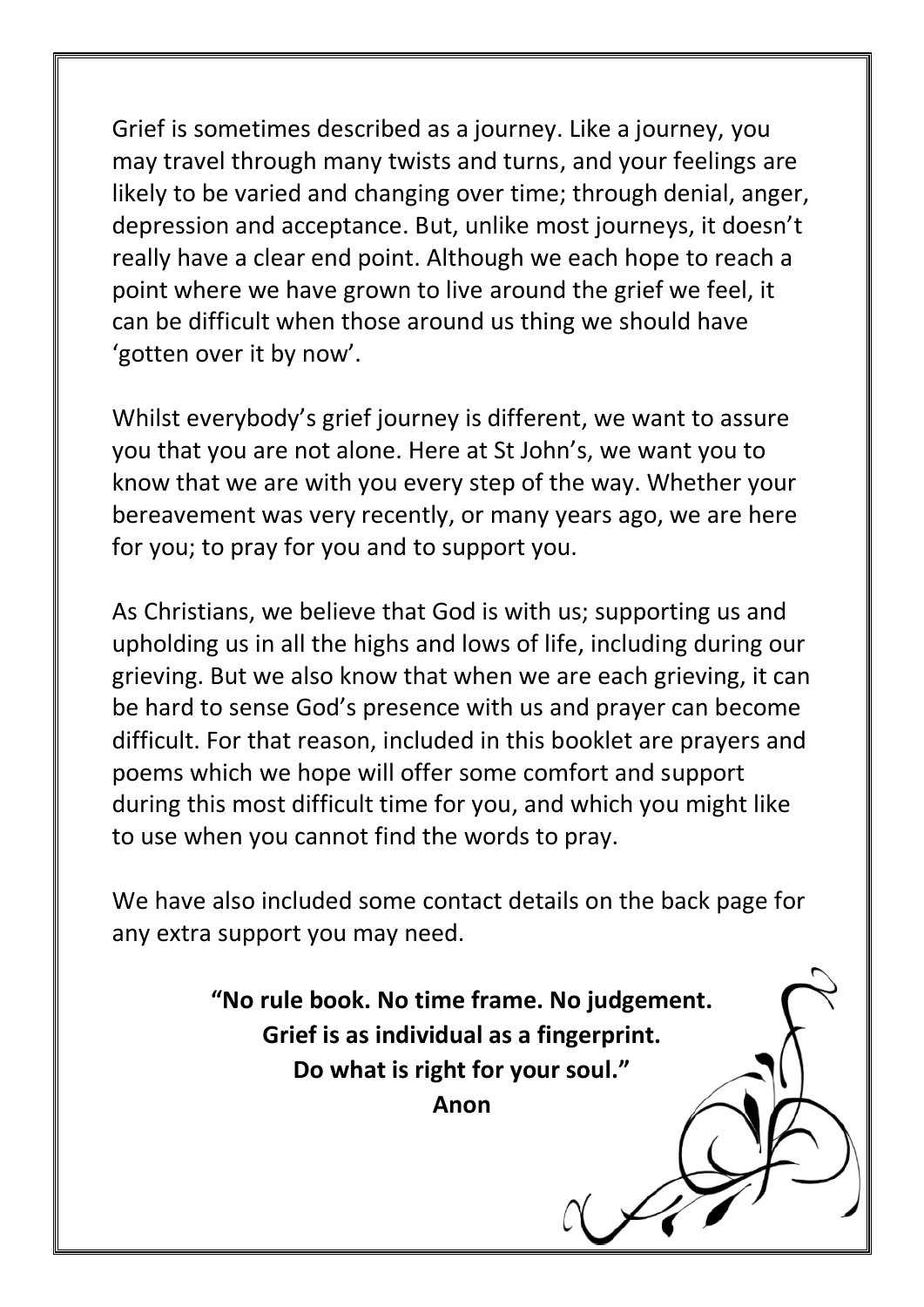#### **I thought of you, Anon**

I thought of you with love today but that is nothing new I thought about you yesterday and days before that too, I think of you in silence ...I often speak your name All I have are memories and your picture in a frame Your memory is my keepsake with which I'll never part God has you in His keeping I have you in my heart.



Jesus, you know what it is like to feel that God has abandoned you. You know pain and loss better than anyone else. Come to us now and let us feel your presence. We know that you are close to the broken hearted and comfort those who mourn. Help us to let you into our grief, to give you our anger and doubt. Jesus, pull us out of the void. In your name. **Amen**.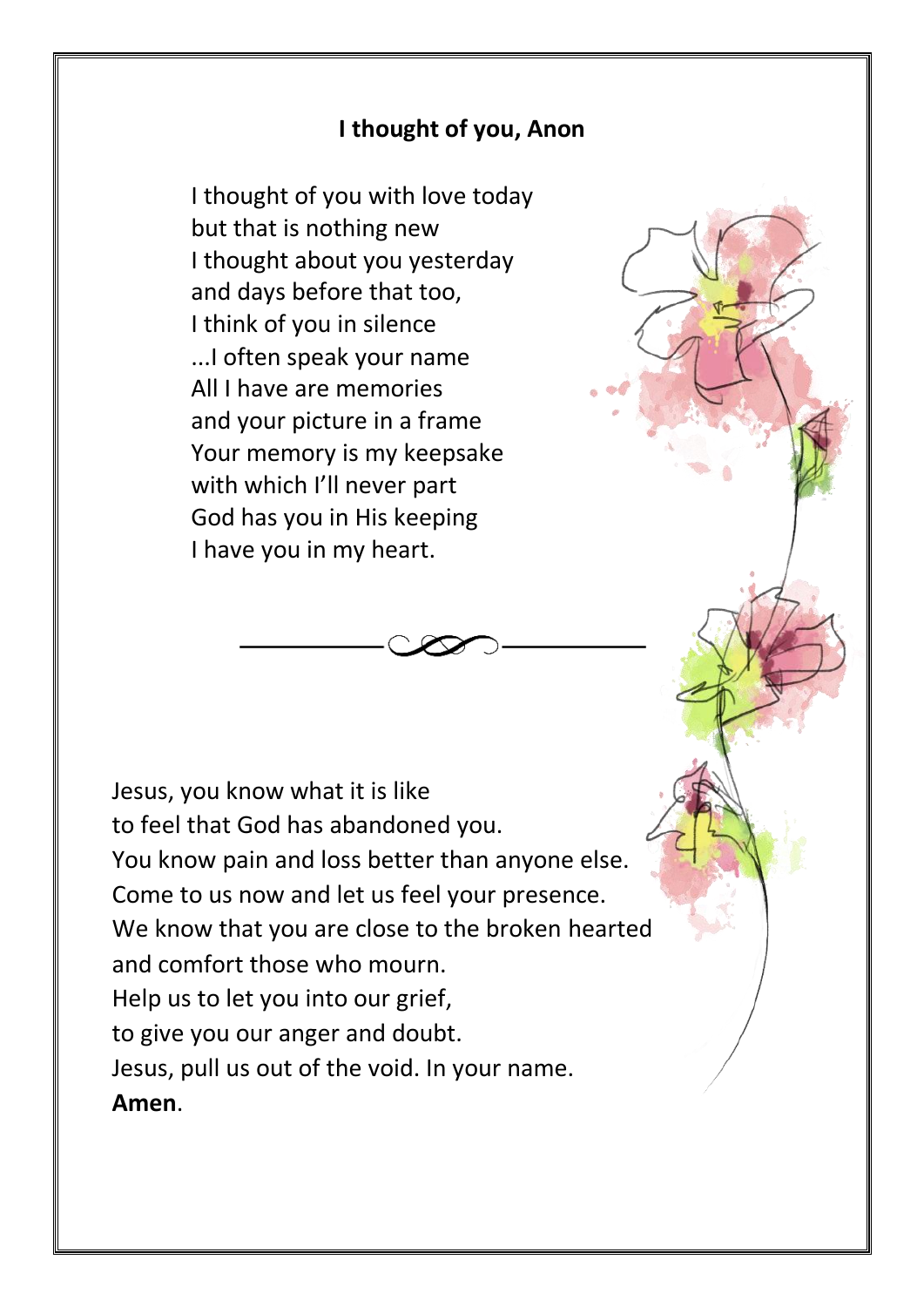## **Ecclesiastes 3.1 – 8**

For everything there is a season, and a time for every matter under heaven: a time to be born, and a time to die; a time to plant, and a time to pluck up what is planted; a time to kill, and a time to heal; a time to break down, and a time to build up; a time to weep, and a time to laugh; a time to mourn, and a time to dance; a time to throw away stones, and a time to gather stones together; a time to embrace, and a time to refrain from embracing; a time to seek, and a time to lose; a time to keep, and a time to throw away; a time to tear, and a time to sew; a time to keep silence, and a time to speak; a time to love, and a time to hate; a time for war, and a time for peace."



Dearest Jesus, who wept at the death of your friend and taught that they who mourn shall be comforted, grant us the comfort of your presence in our loss. Send Your Holy Spirit to direct us lest we make hasty or foolish decisions. Send Your Spirit to give us courage lest through fear we recoil from living. Send Your Spirit to bring us your peace lest bitterness, false guilt, or regret take root in our hearts. **Amen**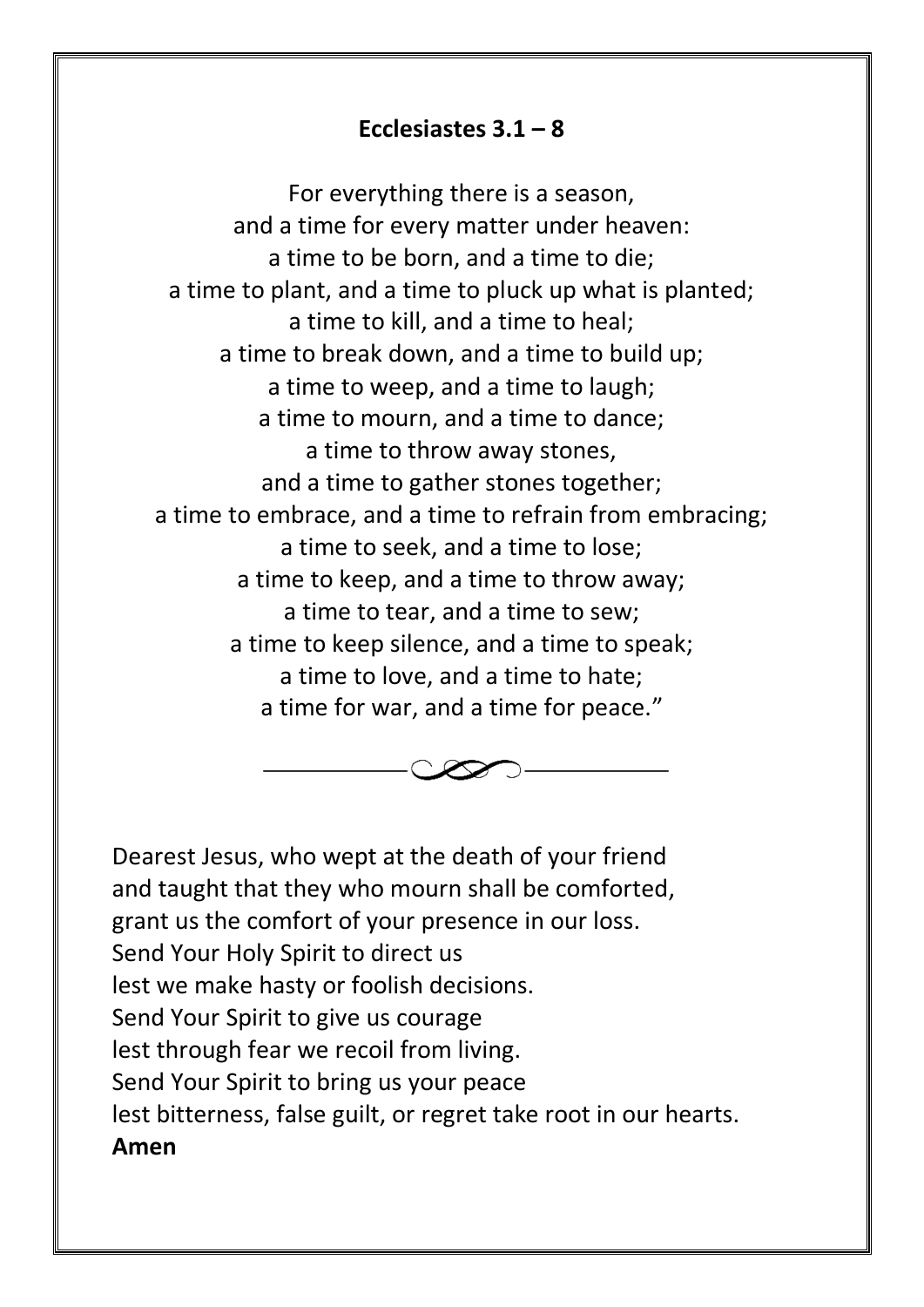## **Some Days, Anon**

They tell me life's a journey That will take me many years Some days are filled with laughter And some days are filled with tears

Some days I think my heart will break That I can't persevere Some days I have to don a mask And hide 'neath its veneer

Some days I turn and look for you With thoughts I'd like to share Some days I just can't understand The reason you're not there

Some days the sadness leaves me And my smile will reappear Some days I close my eyes because Your memory is so clear

Some days I struggle to go on Just wishing you were near Most days I spend in gratitude That you were ever here

"Have I not commanded you? Be strong and courageous. Do not be afraid; do not be discouraged, for the LORD your God will be with you wherever you go." Joshua 1:9

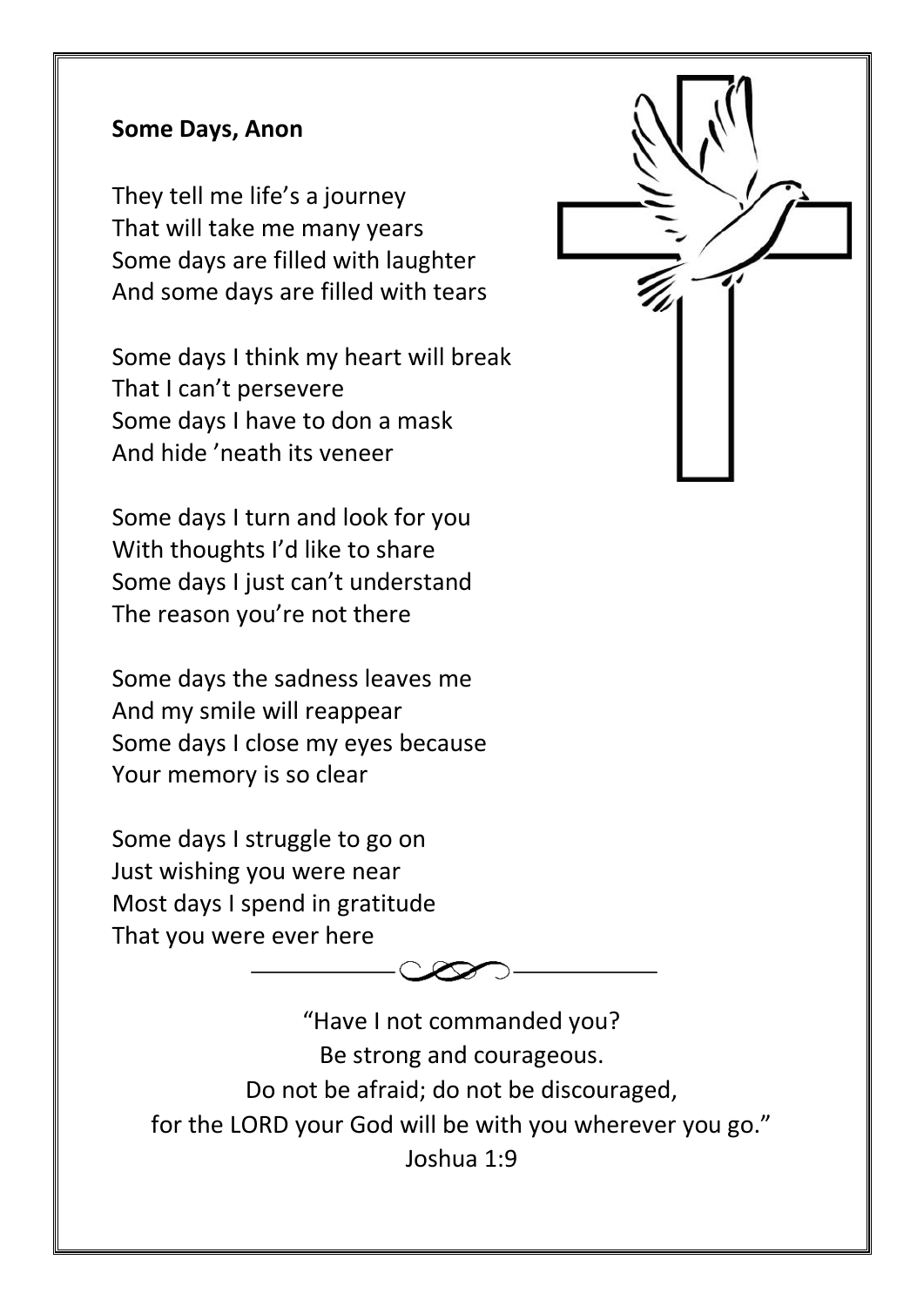**The Window, Rumi** Your body is away from me but there is a window open from my heart to yours.

From this window, like the moon I keep sending news secretly.



Father, grant me gospel joy; help me to rejoice in Christ even as I grieve. Envelope me with the peace and comfort only you can provide. As the days move into months, may this burden lessen. As the months move to years, use me to encourage and bless someone else who must walk a similar path. Help me to point them to you as the God of all comfort. I know that you are always with me and that your love never ceases. Help me to find refuge in you and nowhere else.

*Christina Fox*



Jesus said, "I am the resurrection and the life. The one who believes in me will live, even though they die; and whoever lives by believing in me will never die" John 11. 25-26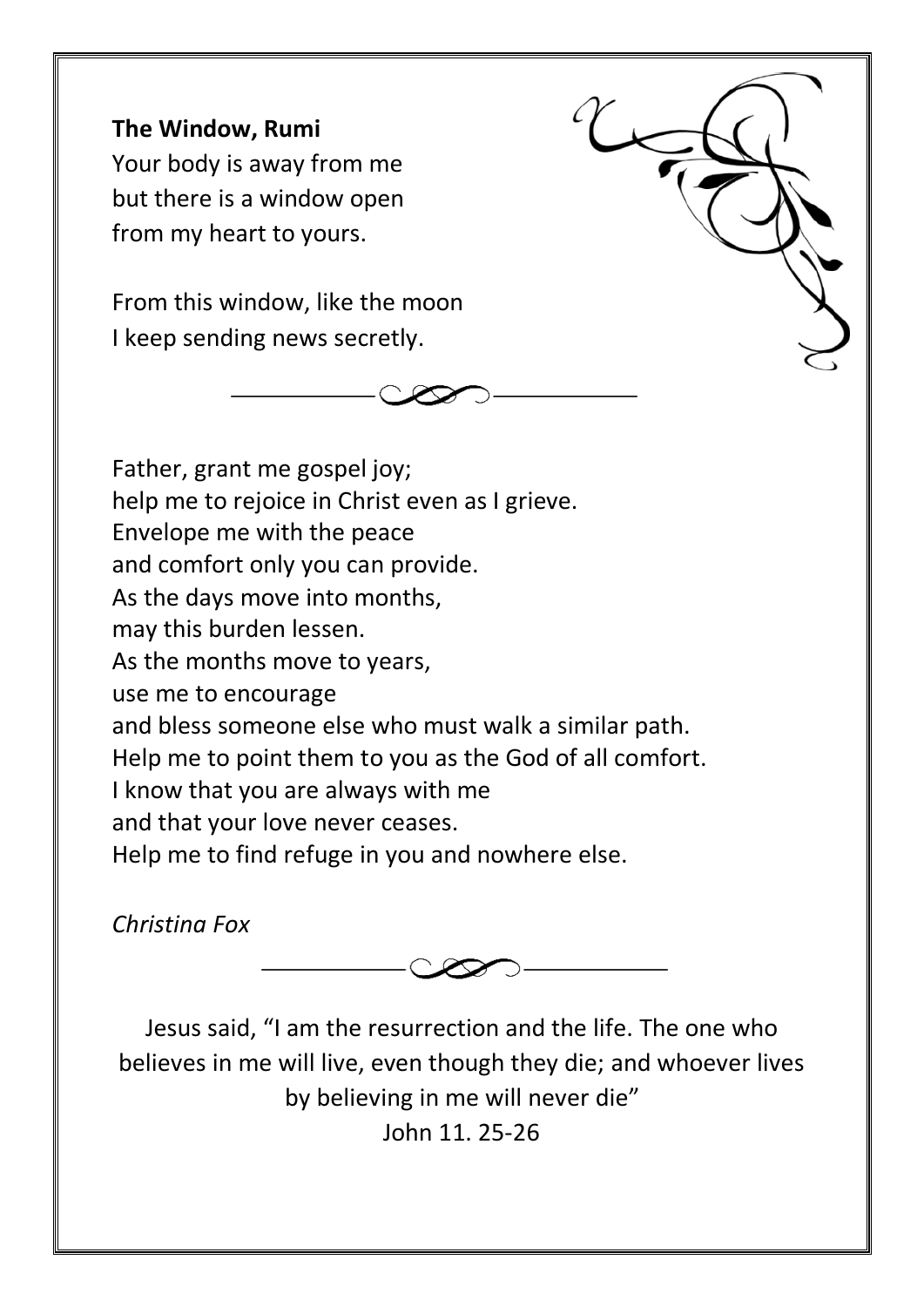#### **Psalm 23**

The Lord is my shepherd, shall not want. He makes me lie down in green pastures; he leads me beside still waters; he restores my soul. He leads me in right paths for his name's sake. Even though I walk through the darkest valley, I fear no evil; for you are with me; your rod and your staff, they comfort me. You prepare a table before me in the presence of my enemies; you anoint my head with oil; my cup overflows. Surely goodness and mercy shall follow me all the days of my life, and I shall dwell in the house of the Lord, my whole life long.



"He will wipe every tear from their eyes. There will be no more death or mourning or crying or pain, for the old order of things has passed away." *Revelation 21:4*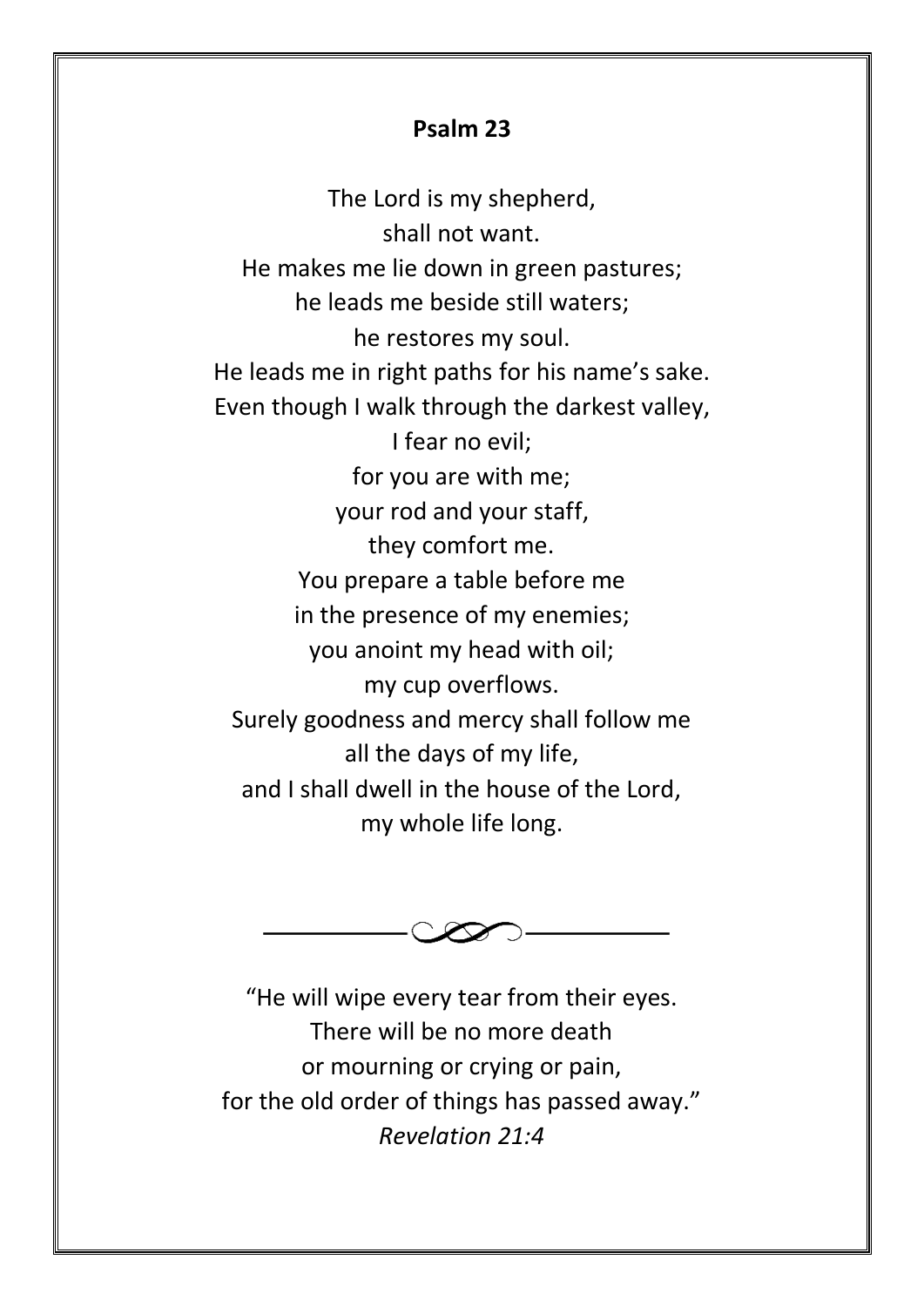## **Remember Me, Christina Rosetti**

Remember me when I am gone away, gone far away into the silent land; when you can no more hold me by the hand, nor I half turn to go yet turning stay. Remember me when no more day by day you tell me of our future that you planned: only remember me; you understand it will be too late to counsel then or pray. Yet if you should forget me for a while and afterwards remember, do not grieve: for if the darkness and corruption leave a vestige of the thoughts that once I had, better by far that you should forget and smile than that you should remember and be sad.



"Come to me, all you that are weary and are carrying heavy burdens, and I will give you rest. Take my yoke upon you, and learn from me; for I am gentle and humble in heart, and you will find rest for your souls." Matthew 11.28-29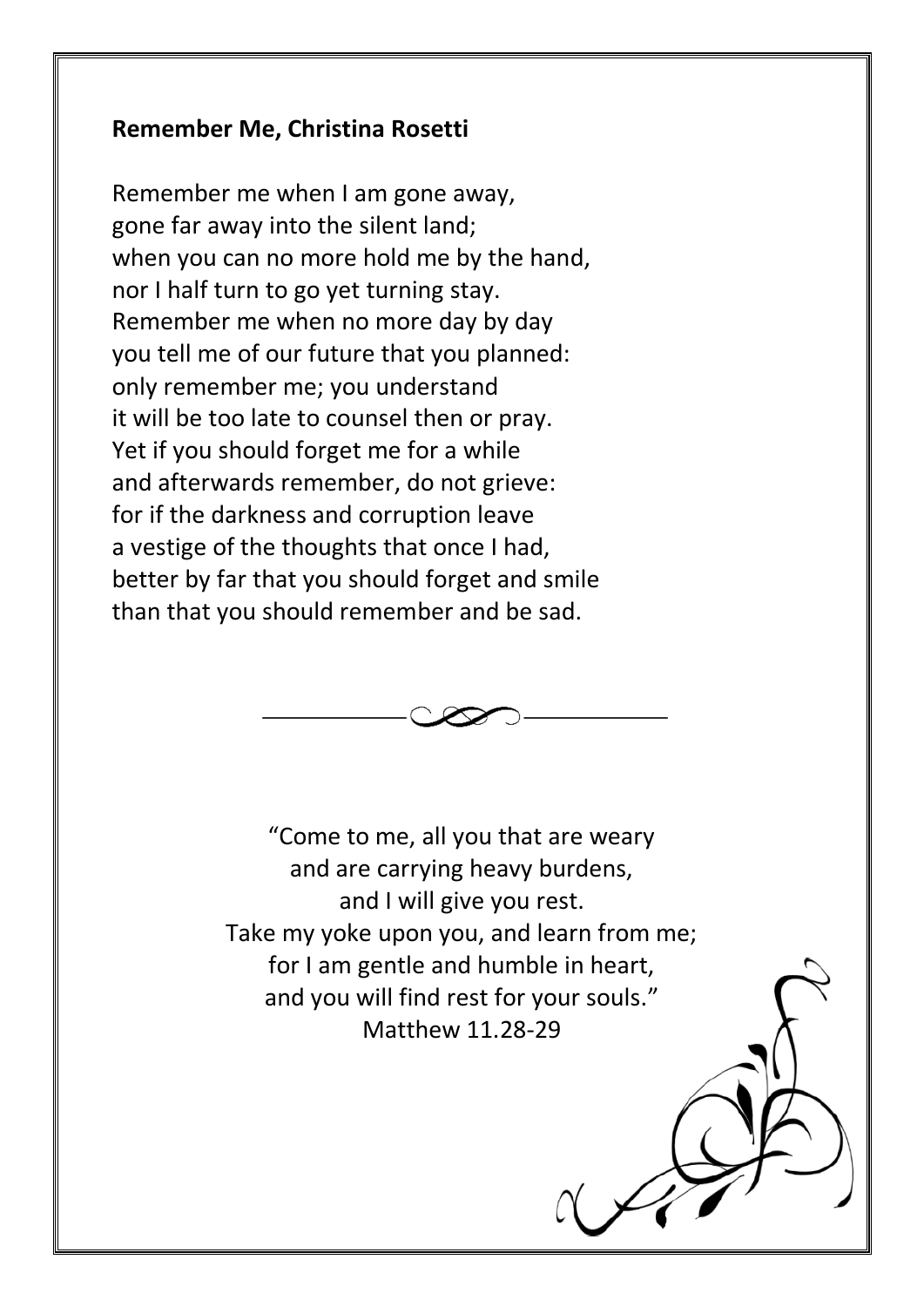## **Crossing Over, Anon**

Oh, please don't feel guilty It was just my time to go. I see you are still feeling sad, And the tears just seem to flow.

We all come to earth for our lifetime, And for some it's not many years I don't want you to keep crying You are shedding so many tears.

I haven't really left you Even though it may seem so. I haven't just gone to my heavenly home, And I'm closer to you than you know.

Just believe that when you say my name, I'm standing next to you, I know you no longer see me, But there's nothing I can do.

But I'll still send you messages And hope you understand, That when your time comes to "cross over". I'll be there to take your hand.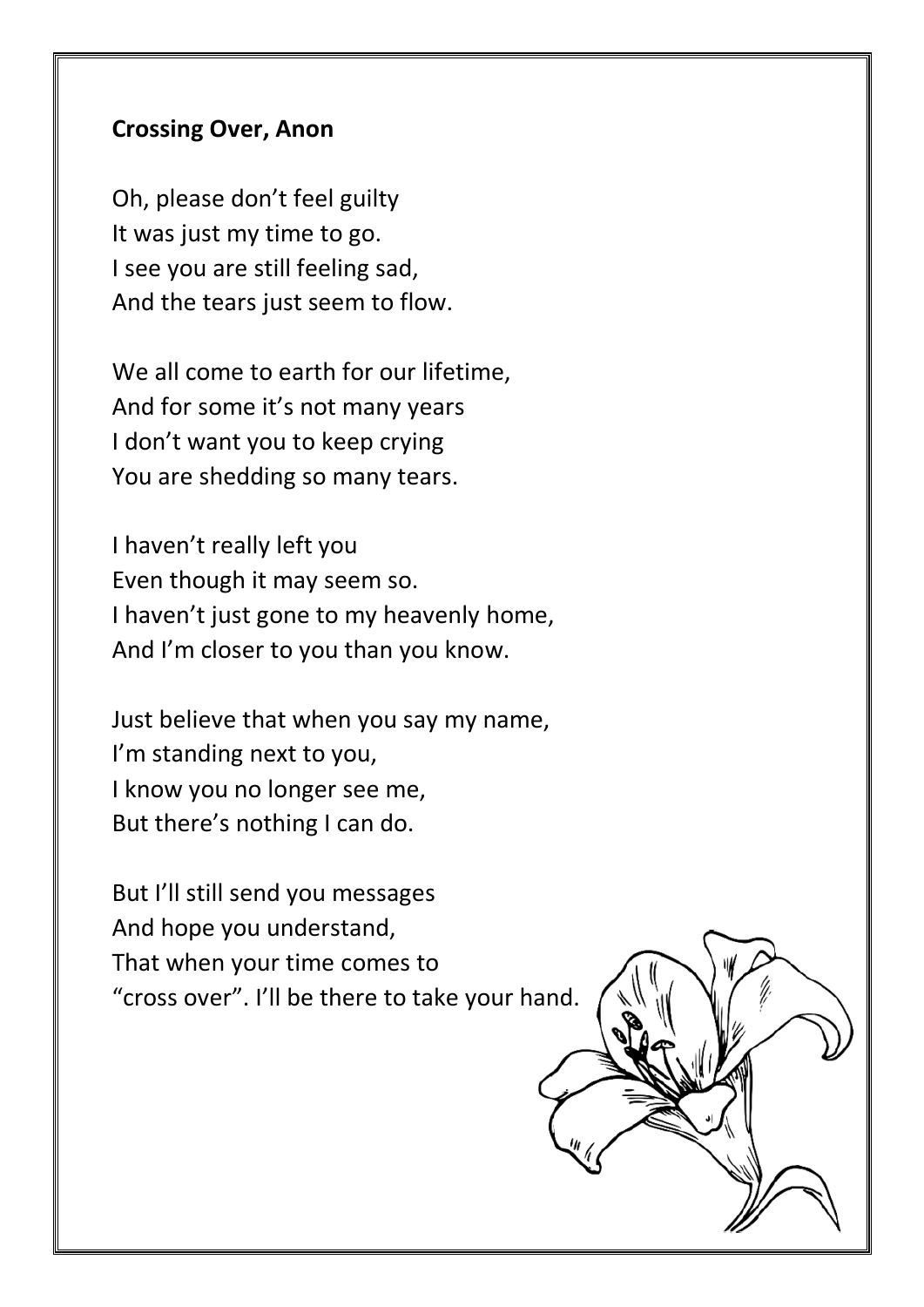## **The Penitent**

God sent to me a precious soul To lead along the way, Through light and darkness, sun and showers We strode towards the goal

Though many a pitfall blocked a way, Days and night of pain and tears, But the encircling light of God Protected us through prayers.

And other friends along the way Turned aside this soul to save 'Til before the Lord she prostrate lay Surrounded by the angel throng.

In sigh and tears and bitter pain She gave her precious life to God, In penitential tears most sweet, In resurrection light received.

When in her Maker's hand she lay So warm and safe, secure in love, The gate of Heaven opened wide, God took her soul into His side.

> Beryl Johnson Congregation member of St. John's